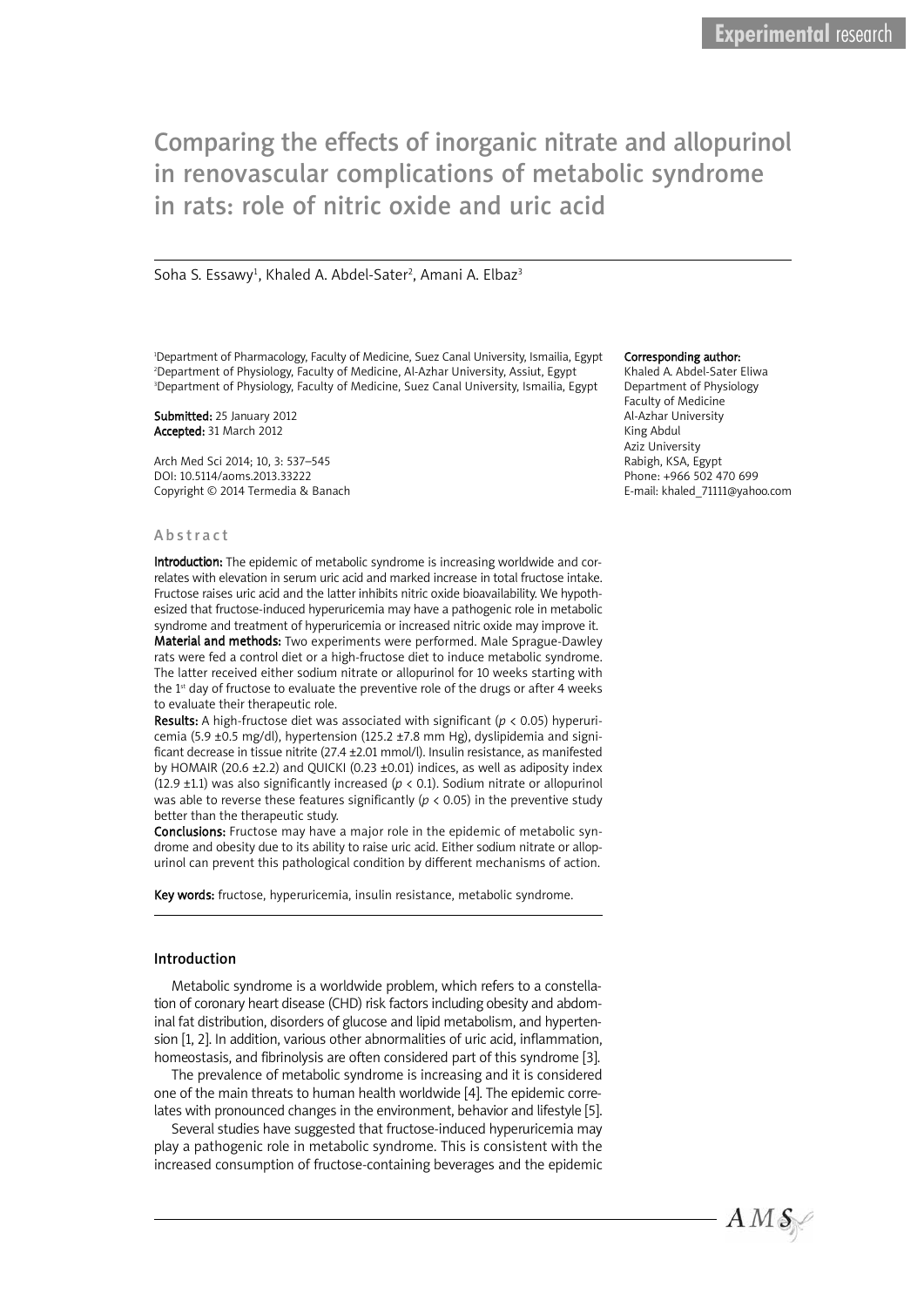of diabetes and obesity [6]. In contrast to the metabolic effects of other sugars, fructose induces hyperuricemia through the stimulation of nucleotide catabolism via the conversion of hepatic adenosine triphosphate to adenosine diphosphate by fructokinase and it may retard urinary excretion of uric acid [7].

Uric acid induces gene expression of chemokines and growth factors, such as monocyte chemoattractant protein-1 and platelet-derived growth factor, and stimulates proliferation of vascular smooth muscle cells [8].

Another potential mechanism activated by uric acid is oxidative stress. In the extracellular environment, urate can scavenge hydroxyl radical, singlet oxygen and peroxynitrite, especially when combined with ascorbic acid or thiols [9]. On the other hand, uric acid loses its antioxidant ability in the hydrophobic environment [10]. It was shown that soluble uric acid – alone or combined with peroxynitrite – stimulates an increase in nicotinamide adenine dinucleotide phosphate (NADPH) oxidase activity and increases production of reactive oxygen species in mature adipocytes, which result in increased protein nitrosylation and lipid oxidation [11, 12].

Uric acid also inhibits nitric oxide bioavailability and, because insulin requires nitric oxide to stimulate glucose uptake, there is a possibility that fructose-induced hyperuricemia and insulin resistance are partially prevented by lowering serum uric acid [13].

Recent studies have demonstrated that in the bioactivation of nitrate, nitrite anion is an intermediate and this more reactive compound is further metabolized to nitric oxide, nitrosothiols and other bioactive nitrogen oxide tissues [14].

Administration of nitrate or nitrite to humans and rodents is clearly associated with nitric oxidelike bioactivity, as demonstrated by increases in cyclic guanosine monophosphate formation [15], vasodilatation [16], reduction in blood pressure [17] and inhibition of platelet function [18].

Therefore, this study was designed to investigate and compare the role of the preventive and therapeutic effects of inorganic nitrate and allopurinol on metabolic syndrome features and renovascular complications to improve the role of NO and uric acid in pathogenesis of metabolic syndrome.

### Material and methods

### Chemicals and drugs

Allopurinol was purchased from Sigma-Aldrich Chemical Company (St. Louis, MO, USA). Normal saline solution (sodium chloride 0.9%) and fructose were purchased from AlGomhoria Pharmaceutical Co. (Cairo, Egypt). Sodium nitrate was obtained from MUP Pharmaceutical Co. (Ismailia, Egypt). All the commercial assay kits were purchased from Biodiagnostic® (Cairo, Egypt).

### Animals

Sixty-four Sprague-Dawley adult male rats (180- 200 g) were purchased from the National Research Center, Cairo, Egypt. Animals were housed in wiremesh cages with a normal light-dark cycle at a constant temperature of 22-24°C throughout the experiment. They were placed on a standard chow ad libitum for 1 week to adapt to the laboratory environment before experiments. The study was designed to avoid suffering and limit the number of animals used and all experimental protocols were approved by the institutional animal care and use committee at the Faculty of Medicine, Suez Canal University (Ismailia, Egypt).

### Study design

Two experiments were conducted in this study; rats were divided into four groups in each experiment.

Experiment I: treatment of fructose-induced hyperuricemia with inorganic nitrate or allopurinol (therapeutic regimen)

To assess the therapeutic effect of either inorganic nitrate or allopurinol in fructose-induced metabolic syndrome, two groups of rats were used. Rats (*n* = 24) were fed a high-fructose diet or a control diet  $(n = 8)$ . The high-fructose diet contained 60% fructose, whereas the control diet contained 46% starch as the carbohydrate. The caloric content of these diets was 3.6 kcal/g and 3.1 kcal/g, respectively [19]. At 4 weeks, blood pressure was measured, blood samples were obtained at 11 a.m. after overnight fasting, and then the fructose-fed group was subdivided into 3 sub-groups of 8 animals each. The untreated fructose group served as a positive control group. The sodium nitrate and allopurinol groups received either sodium nitrate (150 mg/kg) [20] or allopurinol (10 mg/kg) [20] dissolved in normal saline by oral gavage once daily for an additional 6 weeks.

Experiment II: prevention of fructose-induced hyperuricemia with sodium nitrate or allopurinol (preventive regimen)

To assess their effect in preventing metabolic syndrome, sodium nitrate and allopurinol in the same mentioned doses were initiated on the day when the high-fructose diet was given from week 0 to week 10. Four groups were used in this preventive study: control, fructose, fructose sodium nitrate and fructose allopurinol ( $n = 8$  each).

# Measurement of body weight

Rats were pair-fed to ensure equivalent caloric intake, thereby avoiding the influence of different food intake on the metabolic abnormalities. Body weight was measured weekly [21].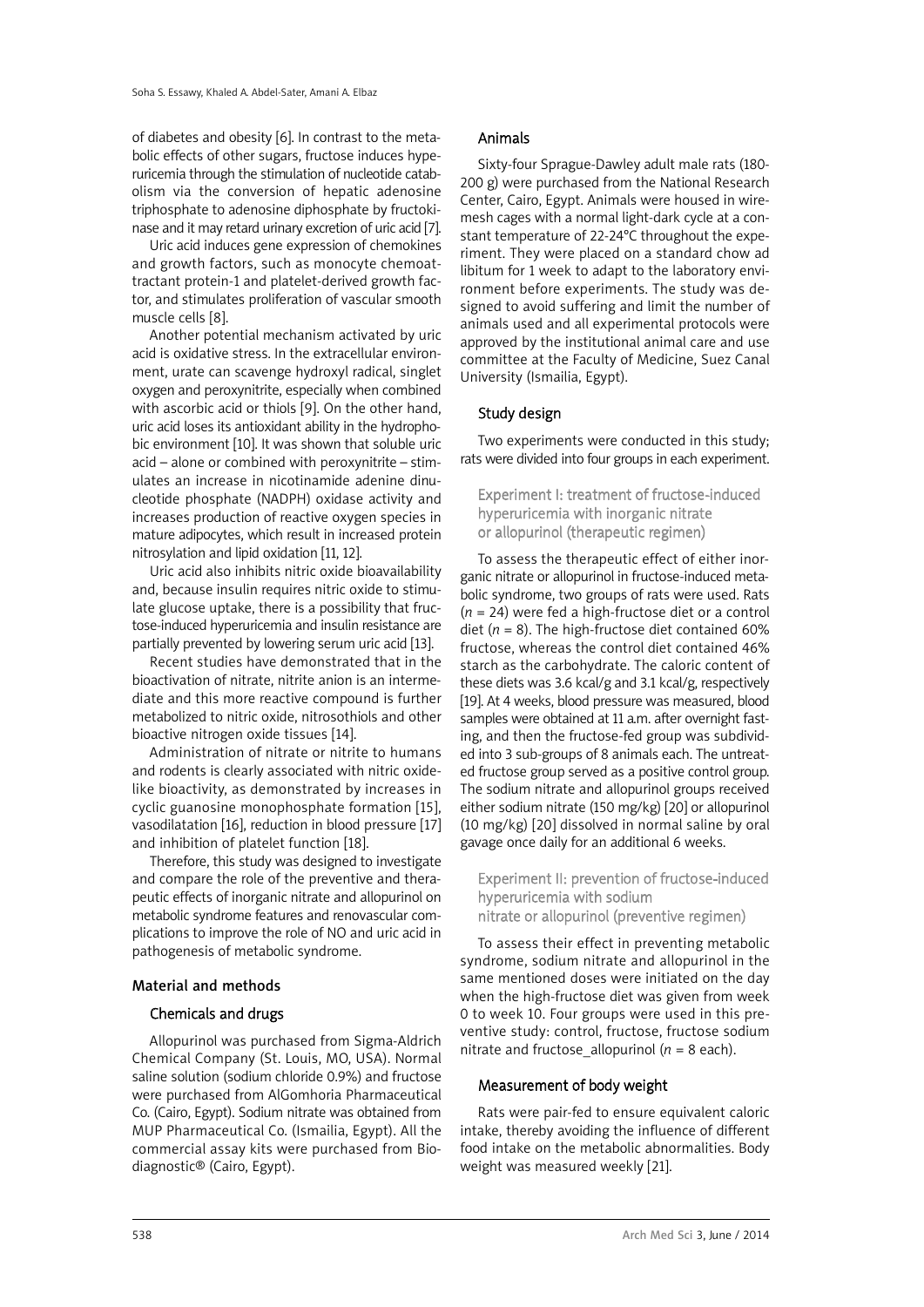### Measurement of mean blood pressure

All animals were preconditioned for mean blood pressure measurements one week before the experiment by the tail-cuff method (Data acquisition system mp140, USA). Blood pressure was measured at baseline, at 4 weeks and at 10 weeks. The mean of three successive measurements was taken [22].

# Blood glucose determination and sample collection

At the end of the  $4<sup>th</sup>$  week and at the end of the study, rats were fasted overnight and fasting blood glucose was determined with an automatic blood glucose meter (Super Glucocard, Japan) using blood samples from the tail vein. At the end of the study, rats were anesthetized with thiopental sodium (50 mg/kg) [23] and killed by decapitation. Blood samples were collected by cardiac puncture, centrifuged at 2000 rpm for 15 min within 30 min of collection and stored at –80°C until assayed.

# Enzyme-linked immunosorbent assay for insulin

Serum insulin was determined at the 4<sup>th</sup> week and the end of the study using a rat insulin ultrasensitive ELISA kit (Crystal Chem Inc., Downers Grove, IL 60515, USA) according to the manufacturer's instructions. Reactions were quantified by optical density using an automated ELISA reader.

# Calculation of insulin resistance

Insulin resistance was determined using the homeostasis model assessment index for insulin resistance (HOMA-IR) using the following formula: HOMA-IR index =  $[fasting glucose (mmol/l) \times fast$ ing insulin (µU/ml)]/22.5 [24]. To assess insulin sensitivity, the quantitative insulin sensitivity check index was used:  $(QUICKI) = 1/(log fasting insulin)$ (µU/ml) + log fasting glucose (mg/dl)). QUICKI predicts insulin sensitivity, with lower values representing more insulin resistance [25].

# Processing of adipose tissue

The retroperitoneal adipose tissue from each rat was totally removed and weighed at the end of the study to be used for calculation of the adiposity index: adipose tissue index = (retroperitoneal adipose tissue weight / body weight) × 100.

# Biochemical assays

Serum uric acid, creatinine and urea

Serum uric acid was determined at 4 weeks and at the end of the study [26]. Serum creatinine [26] and urea [27] levels were measured at the end of the study.

### Urinary uric acid

At the end of the study, rats in each group were individually housed in metabolic cages for 24 h urine collection, and continued to have free access to water and food. Urine samples were used for estimation of uric acid [26].

# Lipid profile

Serum triglycerides (TGs) [28], total cholesterol [29] and high density lipoprotein cholesterol (HDL-C) [30] were measured at the end of the study. Low density lipoprotein (LDL) was calculated according to the following formula: serum LDL level = total cholesterol – ((triglycerides/5) + HDL) [31].

Assay of total nitrite in renal tissue homogenate (Griess reaction)

The total nitrite concentration level was measured in 100 mg renal tissue homogenate – as an indicator for nitric oxide production – at the end of the study according to the method described by Green *et al*. [32]. All the colorimetric assays were performed using a UV-visible spectrophotometer (UV-1601-PC, Shimadzu, Japan).

# Statistical analysis

The data were coded and entered using the statistical package SPSS version 17 (Chicago, IL, USA). The results were expressed as mean ± S.E.M. Statistical analysis was performed using one-way analysis of variance (ANOVA) followed by *post hoc* multiple comparison Bonferroni test, to test the significance of differences among group means. *P* value of < 0.05 was considered statistically significant at confidence interval 95%.

# Results

# Effect of the high-fructose diet in induction of features of metabolic syndrome

Oral administration of a high-fructose diet for 4 weeks in rats resulted in development of features of metabolic syndrome manifested by significant increase ( $p < 0.05$ ) in mean blood pressure (BP), serum uric acid and fasting insulin levels with mean values of 125.2 ±7.8 mm Hg, 5.9 ±0.5 mg/dl and 53  $\pm$ 1.7 µU/l respectively as compared with rats fed a control diet with mean values of 62.7 ±4.7 mm Hg, 1.8  $\pm$ 0.2 mg/dl and 42.2  $\pm$ 1.8  $\mu$ U/l respectively. On the other hand, the body weight of fructose-fed rats did not differ significantly compared with rats fed a normal diet:  $225 \pm 10.2$  g vs.  $231 \pm 10.1$  g respectively (data not shown).

# Mean blood pressure

To examine the effect of sodium nitrate and allopurinol after development of metabolic syn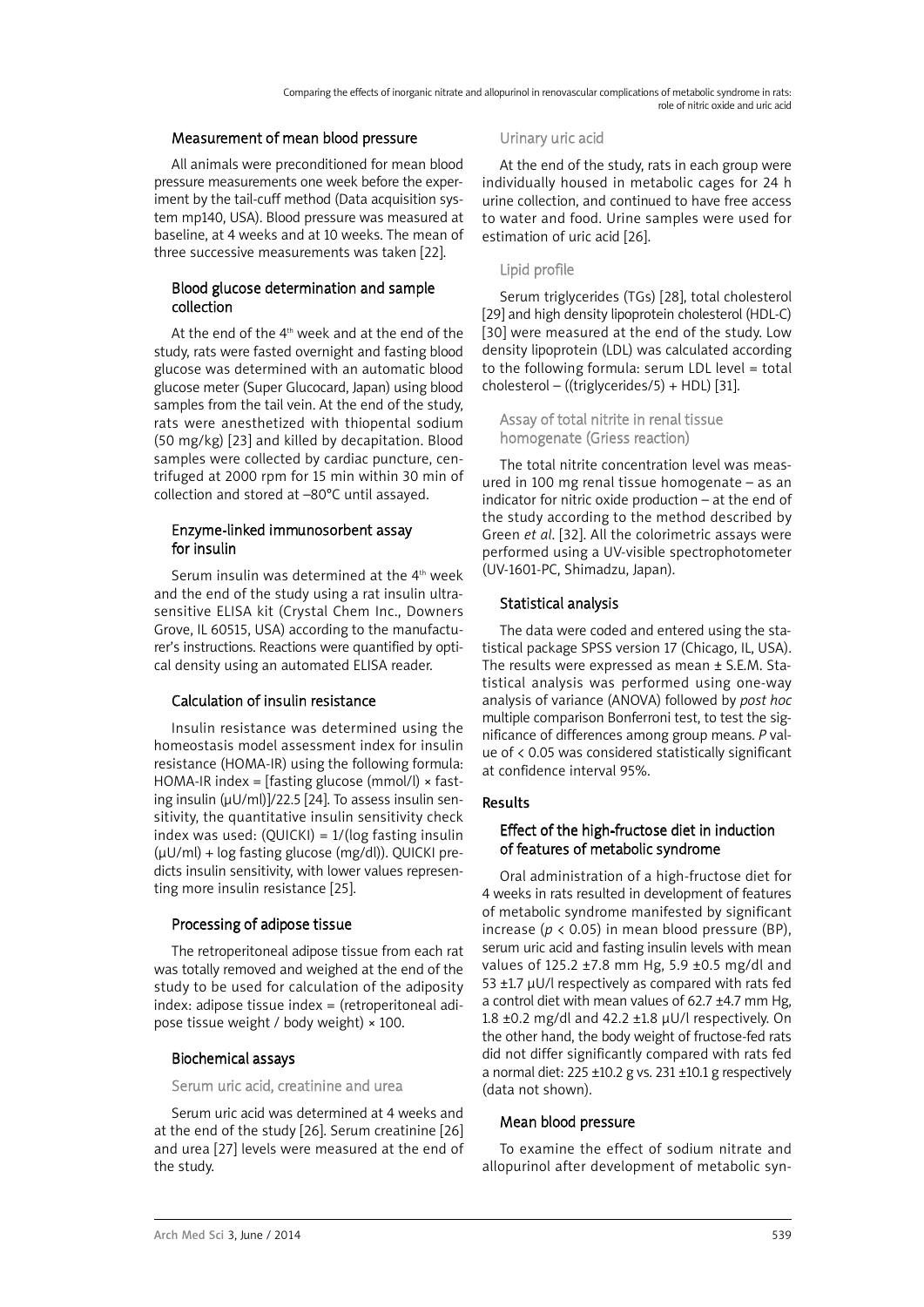drome, one-third of the fructose-fed rats were treated with sodium nitrate and one-third were treated with allopurinol for 6 additional weeks. Sodium nitrate significantly (*p* < 0.05) reduced mean blood pressure while allopurinol induced a non-significant decrease in blood pressure compared to fructosefed rats (Figure 1 A). The present study also examined the effectiveness of sodium nitrate and allopurinol in preventing the development of metabolic syndrome. The drugs were given simultaneously with the high-fructose diet from the starting point to avoid fructose-induced metabolic syndrome. As shown in Figure 1 B, the elevation of mean blood pressure induced by the high-fructose diet was sig-

nificantly (*p* < 0.05) decreased over the 10-week period by using any of the drugs.

### Fasting blood glucose, insulin and insulin resistance

Although fructose-fed rats did not develop significant fasting hyperglycemia, they developed significant (*p* < 0.05) fasting hyperinsulinemia and a significant (*p* < 0.05) increase in insulin resistance compared to controls. Insulin resistance, as measured by HOMA-IR and QUICKI, was reversed significantly by either sodium nitrate or allopurinol compared to the fructose group in the therapeutic or



Figure 1. Mean blood pressure (BP) of experimental groups after 6 weeks (A) or 10 weeks (B) oral therapy of sodium nitrate (sod. Nit) 150 mg/kg/day or allopurinol (Allo) 10 mg/kg/day in rats with metabolic syndrome induced by 60% fructose in diet. Results are mean ± SEM and analyzed by one-way ANOVA and Bonferroni post-hoc test *\*Significant compared to control group, #significant compared to fructose group*

| Table I. Fasting blood glucose, insulin, HOMA-IR and QUICKI in fructose-induced metabolic syndrome in rats after |  |
|------------------------------------------------------------------------------------------------------------------|--|
| therapeutic and preventive interventions with either sodium nitrate or allopurinol                               |  |

| Parameter                                     | Therapeutic regimen |                  |                               |                                                                                               |                 | Preventive regimen |                                     |                    |                                  |               |
|-----------------------------------------------|---------------------|------------------|-------------------------------|-----------------------------------------------------------------------------------------------|-----------------|--------------------|-------------------------------------|--------------------|----------------------------------|---------------|
|                                               | Control             | Fructose         | Sodium<br>nitrate             | Allo                                                                                          | Value<br>of $F$ | Control            | Fructose                            | Sodium<br>nitrate  | Allo                             | Value<br>of F |
| Fasting<br>glucose<br>[mmol/l]                | $5.9 \pm 0.4$       | $7.5 \pm 1.2$    | $6.2 \pm 0.9$                 | $6.0 \pm 1.3$                                                                                 | 5.54            | $5.9 \pm 0.4$      | $7.2 \pm 0.4$                       | $6.2 + 0.3$        | $6.3 \pm 0.4$                    | 6.54          |
| Fasting<br>insulin<br>$\lceil \mu U/m \rceil$ | $49.4 \pm 3.5$      | $61.8 + 1.4*$    | $59.3 \pm 3.1^*$              | $61.2 \pm 3.1^*$                                                                              | 14.56           | $49.4 \pm 3.5$     | $61.8 \pm 4.4*$                     | $55.8 \pm 2.1$ *#  | $52.9 \pm 2.7$ #                 | 18.35         |
| <b>HOMA-IR</b>                                | $13 + 0.9$          | $20.6 \pm 2.2^*$ | $16.3 \pm 1.9$ <sup>*,#</sup> | $16.3 \pm 1.4$ <sup>*,#</sup>                                                                 | 16.32           | $13 + 0.9$         | $19.8 \pm 0.9*$                     | $15.3 \pm 0.4$ #   | $14.8 \pm 0.8$ <sup>#</sup>      | 16.52         |
| <b>OUICKI</b>                                 |                     |                  |                               | $0.27 \pm 0.02$ $0.23 \pm 0.01$ $0.25 \pm 0.01$ <sup>*,#</sup> $0.25 \pm 0.00$ <sup>*,#</sup> | 17.11           | $0.27 \pm 0.02$    | $0.24 \pm 0.09$ * $0.26 \pm 0.01$ # |                    | $0.26 + 0.02$ <sup>#</sup> 16.39 |               |
| Body<br>weight [g]                            | 287.5 ±8            | $255.0 \pm 12.4$ | $270.3 \pm 8$                 | $284.5 \pm 7.4$                                                                               | 2.64            | $287.5 + 8$        | $280.0 \pm 3.8$                     | $285.3 \pm 4.5$    | $270.0 \pm 3.9$                  | 1.07          |
| Adipose<br>tissue  g                          | $16.0 \pm 1.2$      | $32.9 \pm 1.5^*$ | 29.5 ±0.8*                    | $21.1 \pm 1.9$ <sup>*,#,@</sup>                                                               | 30.837          | $16.0 \pm 1.2$     | $32.7 \pm 1.5^*$                    | $24.1 \pm 0.8$ *,# | $21.1 + 1.9$ *,#                 | 34.0          |
| Adiposity<br>index                            | $5.6 \pm 0.4$       | $12.9 \pm 1.1^*$ | $10.9 \pm 0.3^*$              | 7.4 $\pm 0.6^{*,\circledcirc}$                                                                | 27.06           | $5.6 \pm 0.4$      | $11.7 \pm 0.9$ *                    | $8.4 \pm 0.6$ *,#  | $7.8 \pm 0.1$ <sup>*,#</sup>     | 27.82         |

HOMA-IR - homeostatic model assessment for insulin resistance. QUICKI - quantitative insulin sensitivity check index. Rats fed 60% fructose diet or a control diet for 10 weeks. Oral sodium nitrate 150 mg/kg/d or allopurinol (Allo) 10 mg/kg/day was used for 6 weeks in the therapeutic regimen or for 10 weeks in the preventive regimen. Results are mean ± SEM and analyzed by one-way ANOVA and Bonferroni post-hoc test. N = 8. \*Significant compared to control aroup at  $p < 0.05$ . #significant compared to fructose aroup at  $p < 0.05$ . @significant compared to sodium nitrate aroup at  $p < 0.05$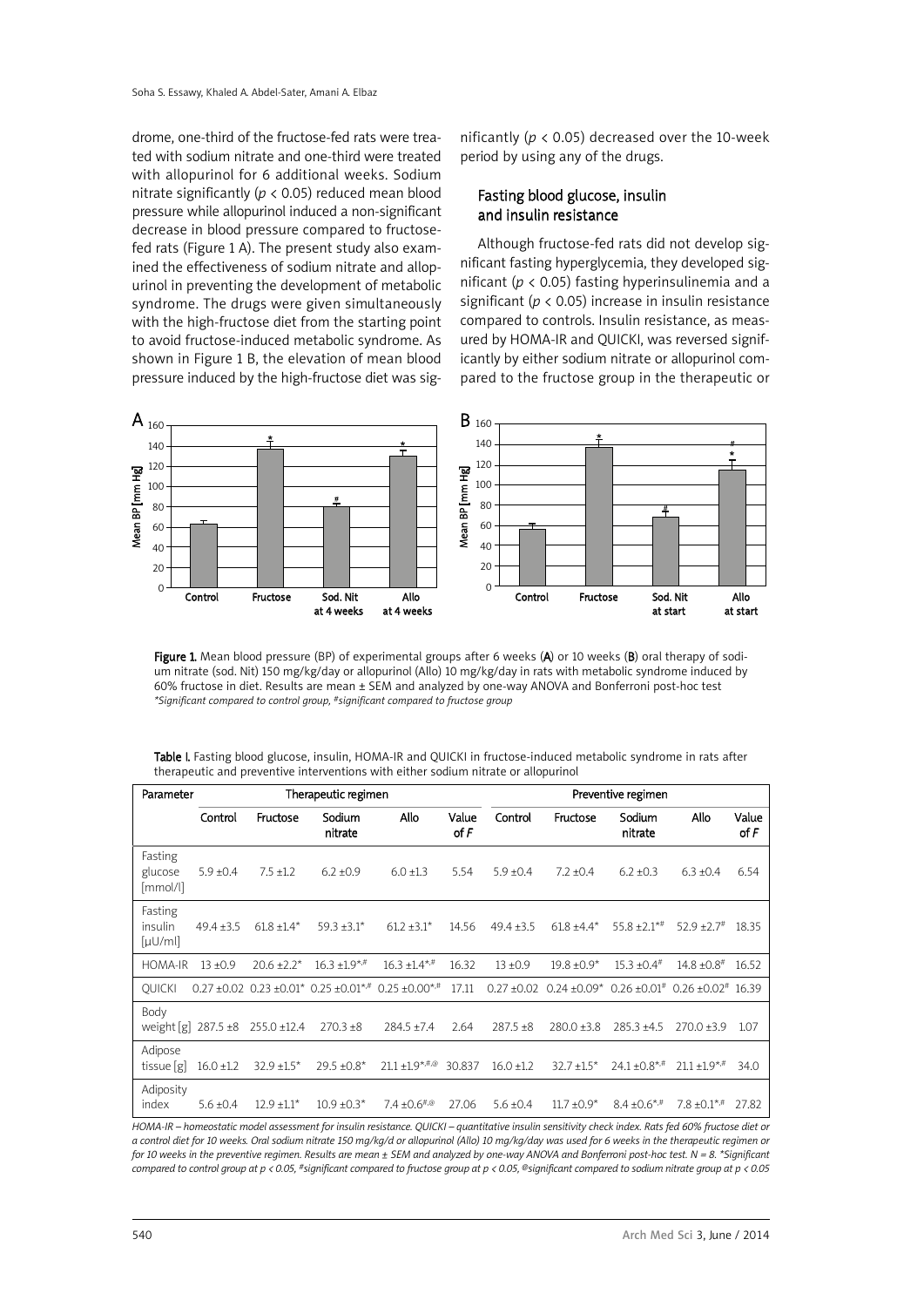preventive regimen. In addition, both drugs also induced a significant decrease in insulin level in the preventive regimen (Table I).

Adiposity index

On the other hand, both drugs resulted in a decrease in the adiposity index in the preventive regimen (Table I).

to fructose-fed rats and sodium nitrate-treated rats.

### Although body weight did not change significantly between fructose-fed rats and controls, the adipose tissue index was significantly (*p* < 0.05) increased in fructose-fed rats compared to controls. In the therapeutic regimen, allopurinol significantly (*p* < 0.05) prevented the increase in adiposity index compared

Serum and urinary uric acid and serum creatinine and urea

In accordance with the mechanism of action of allopurinol, in the therapeutic regimen, it showed a significant (*p* < 0.05) decrease in uric acid serum level, whereas the fructose-fed rats that did not





Results are mean ± SEM and analyzed by one-way ANOVA and Bonferroni post-hoc test.\*Significant compared to control group, #sig*nificant compared to fructose group, @significant compared to sodium nitrate group*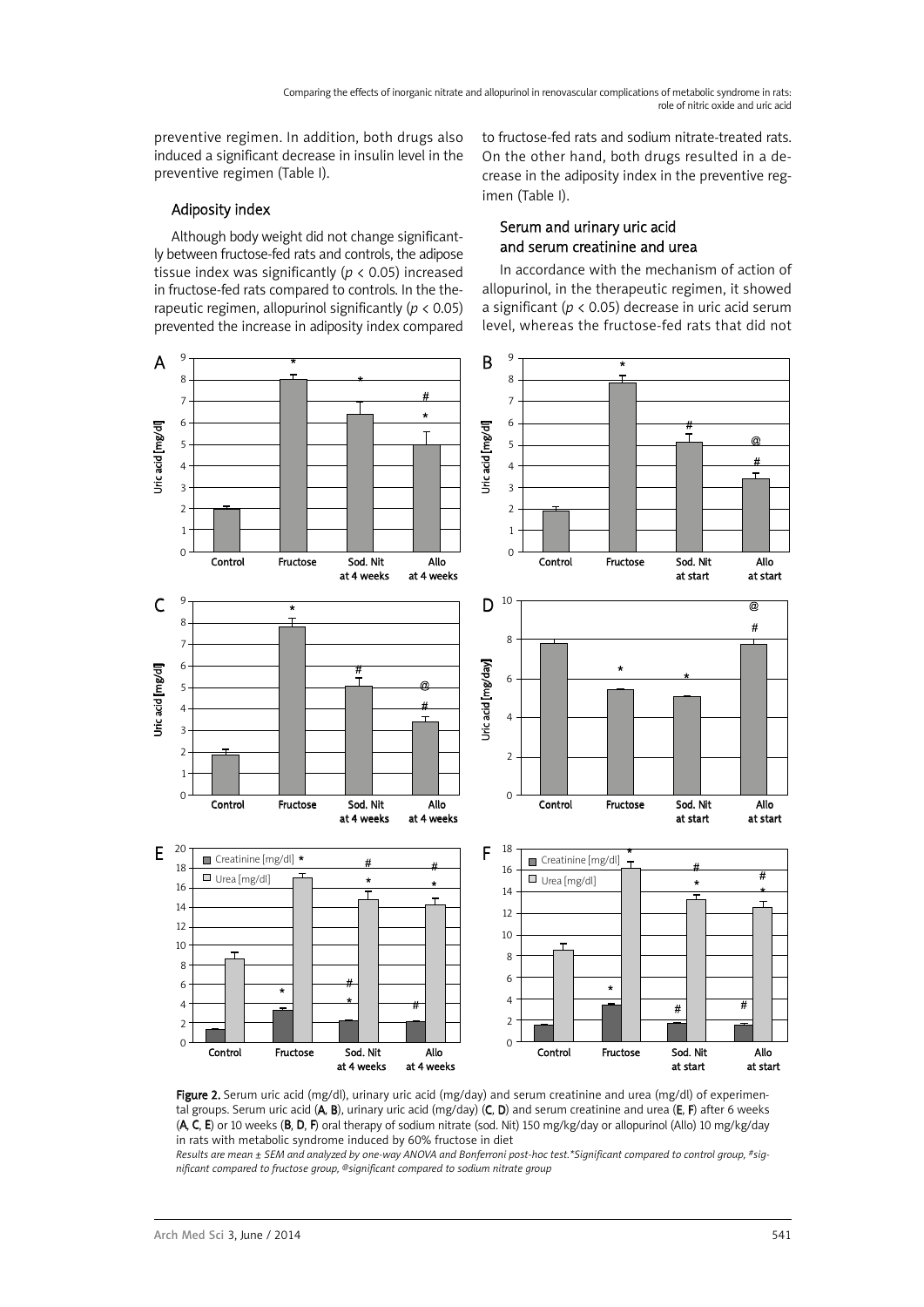receive treatment or received sodium nitrate continued to be hyperuricemic (Figure 2 A).

On the other hand, in the preventive regimen, both sodium nitrate and allopurinol resulted in a significant decrease in uric acid serum level compared to fructose-fed non-treated rats and the beneficial effect of allopurinol was significant compared to sodium nitrate (*p* < 0.05, Figure 2 B). In addition, we examined the urinary excretion of uric acid in these animals to clarify the mechanisms of hyperuricemia in fructose-fed rats. Fructose-fed rats had lower urinary excretion of uric acid. Interestingly, allopurinol – but not sodium nitrate – significantly prevented and reversed the reduced excretion of uric acid in fructose-fed rats (*p* < 0.05, Figures 2 C, 2 D). The urinary excretion of uric acid was normalized in the preventive regimen.

Again, the high-fructose diet induced a significant (*p* < 0.05) increase in serum creatinine and urea compared to controls. Administration of either sodium nitrate or allopurinol in both regimens resulted in improvement of renal function as manifested by a significant decrease in these serum levels compared to fructose-fed rats ( $p < 0.05$ , Figures 2 E, 2 F).

### Lipid profile

Regarding lipid profile, the results of the current study showed that fructose-fed rats developed a significant (*p* < 0.05) increase in serum TGs, cholesterol and LDL and a significant (*p* < 0.05) decrease in HDL serum levels compared to controls. Administration of sodium nitrate resulted in a significant decrease in TGs in both therapeutic and preventive regimens and both sodium nitrate and allopurinol significantly normalized HDL serum level in both regimens compared to fructose-fed rats (*p* < 0.05, Figures 3 A, 3 B). On the other hand, the tested drugs resulted in a non-significant improvement in total cholesterol and LDL serum levels compared to fructose alone-fed rats (*p* > 0.05, data not shown).

### Nitrite level in renal tissue homogenate

A shown in Figure 4, nitric oxide level was measured in renal tissue homogenate. Induction of metabolic syndrome by 60% fructose in diet induced a significant (*p* < 0.05) decrease in this level. In the therapeutic regimen, administration of sodium nitrate significantly ( $p < 0.05$ ) increased its level again compared to the fructose-fed group and compared to the allopurinol-treated group (Figure 4 A), while in the preventive regimen, both drugs induced a significant increase in its level compared to the fructose-fed group ( $p < 0.05$ , Figure 4 B).

### Discussion

We have succeeded in inducing metabolic syndrome in experimental rats by administering 60% fructose for 4 weeks in the diet. Features of the syndrome were in the form of hypertension, hyperuricemia and hyperinsulinemia in accordance with Roncal *et al*. [22].

In an attempt to compare the effect of sodium nitrate and allopurinol on attenuating these mentioned features, sodium nitrate showed a significantly higher effect in reducing the mean arterial blood pressure compared to allopurinol. This could be attributed to the effect of sodium nitrate in inducing nitric oxide-like bioactivity in humans including a robust reduction in blood pressure, inhibition of platelet aggregation and improvement of endothelial function [15, 20, 33]. On the other hand, and in accordance with our study, it was found that allopurinol had a partial effect in preventing the rise



Figure 3. Serum triglycerides (TGs) and serum high-density lipoproteins (HDL) after 6 weeks (A) or 10 weeks (B) oral therapy of sodium nitrate (sod. Nit) 150 mg/kg/day or allopurinol (Allo) 10 mg/kg/day in metabolic syndrome induced by 60% fructose in diet

Results are mean ± SEM and analyzed by one-way ANOVA and Bonferroni post-hoc test. \*Significant compared to control group, #sig*nificant compared to fructose group*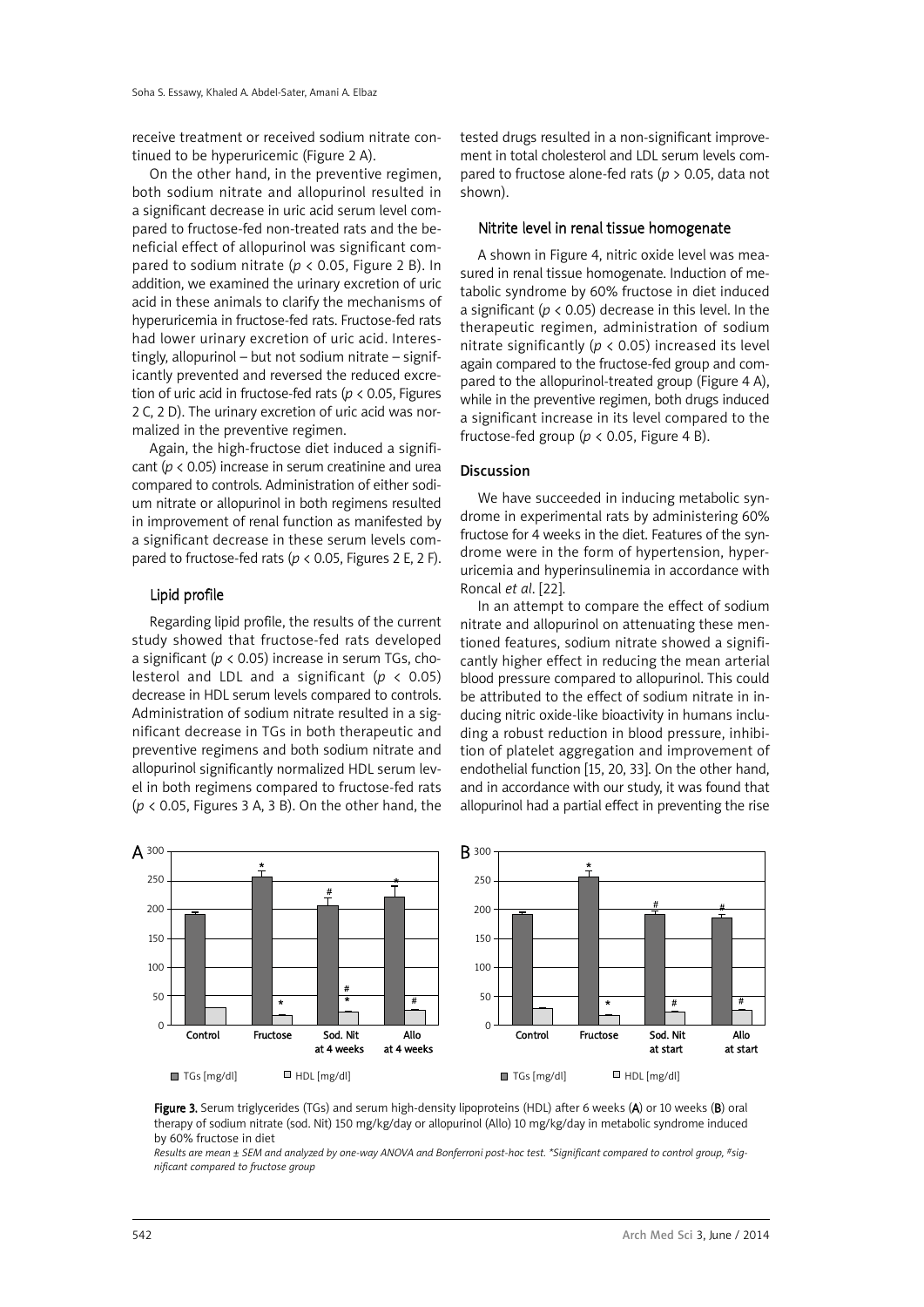Comparing the effects of inorganic nitrate and allopurinol in renovascular complications of metabolic syndrome in rats: role of nitric oxide and uric acid



Figure 4. Nitrite level (NO) in 100 mg renal tissue homogenate of experimental groups after 6 weeks (A) or 10 weeks (B) oral therapy of sodium nitrate (sod. Nit) 150 mg/kg/day or allopurinol (Allo) 10 mg/kg/day in rats with metabolic syndrome induced by 60% fructose in diet

Results are mean ± SEM and analyzed by one-way ANOVA and Bonferroni post-hoc test. \*Significant compared to control group, #sig*nificant compared to fructose group, \$significant compared to allopurinol group*

in arterial blood pressure when compared to captopril, a potent antihypertensive drug [22].

However, allopurinol was a potent drug in reducing both the hyperuricemia and the increase in the adipose tissue index induced by the metabolic syndrome compared to the effect of sodium nitrate. There is supporting evidence that uric acid may have a pathogenic role in metabolic syndrome. Hyperuricemia has been found to predict the development of both obesity and type II diabetes [34], as well as in secondary insulin resistance syndromes such as that associated with gout [35] or diuretic usage [36]. These data introduce the novel concept that uric acid may have a causal role in metabolic syndrome.

It is known that although fructose likely increases the production of uric acid, decreased urinary uric acid excretion could be due to an increase in uric acid reabsorption in proximal tubules [25]. The beneficial hypouricemic effect of allopurinol may be explained either by decreased uric acid synthesis [5] or according to Johnson *et al.* [37], who stated that hyperuricemic rats are known to develop renal vasoconstriction with a reduction of renal blood flow, and this is reversed by allopurinol. In turn, an increase in renal blood flow will result in increased uric acid excretion. According to that, by improving endothelial dysfunction and renal blood flow, the lowering of uric acid could paradoxically enhance excretion.

Regarding insulin resistance, our results were in accordance with previous studies which suggested that insulin resistance or hyperinsulinemia is associated with metabolic syndrome [38], enhanced urate reabsorption and reduced urate excretion in the kidney, leading to elevated serum uric acid concentrations [39]. Consistent with this observation is the finding that drugs which improve insulin sensitivity and lower insulin levels also reduce the level of serum uric acid in diabetic patients [40].

Uric acid potently reduces endothelial NO bioavailability in both cell culture and in experimental animal models [41]. In turn, reducing endothelial NO levels is a known mechanism for inducing insulin resistance [42]; thus endothelial NOS-deficient mice exhibit the features of metabolic syndrome [20]. This can be explained as insulin stimulates glucose uptake in skeletal muscle by increasing blood flow to these tissues through a nitric oxide-dependent pathway [42]. According to this, our study showed that allopurinol or sodium nitrate may have a beneficial role in metabolic syndrome by blocking hyperuricemia-induced endothelial dysfunction or providing nitric oxide to tissues respectively, a finding which was previously supported by many studies [5, 19].

Recent epidemiological evidence indicated that hyperuricemia might be a risk factor for renal dysfunction [43, 44]. In accordance with the previous studies, the current study showed that fructose resulted in hyperuricemia and attenuated renal function manifested by increase in serum creatinine and urea. On the other hand, allopurinol and sodium nitrate resulted in improvement of kidney function, probably due to hypouricemic properties and increased nitric oxide production respectively.

A recent study demonstrated that fructose upregulated the expression levels of renal specific transporters (rRST) and down-regulated the expression levels of organic anion transporters (rOAT) and organic cation transporters (rOCT1 and rOCT2), with elevation of the regulator prostaglandin  $E_2$  (PGE<sub>2</sub>) and nitric oxide reduction, which might lead to excessive accumulation of endogenous and exogenous toxins, resulting in renal damage in fructose-fed rats. The dysregulation of these transporters, in addition to  $PGE<sub>2</sub>$  elevation and nitric oxide reduction, was reversed by allopurinol, rutin and quercetin [21].

Reviewing the effect on the lipid profile, we noticed that both drugs significantly increased HDL serum level but no significant effect was reported in the case of cholesterol or low-density lipoprotein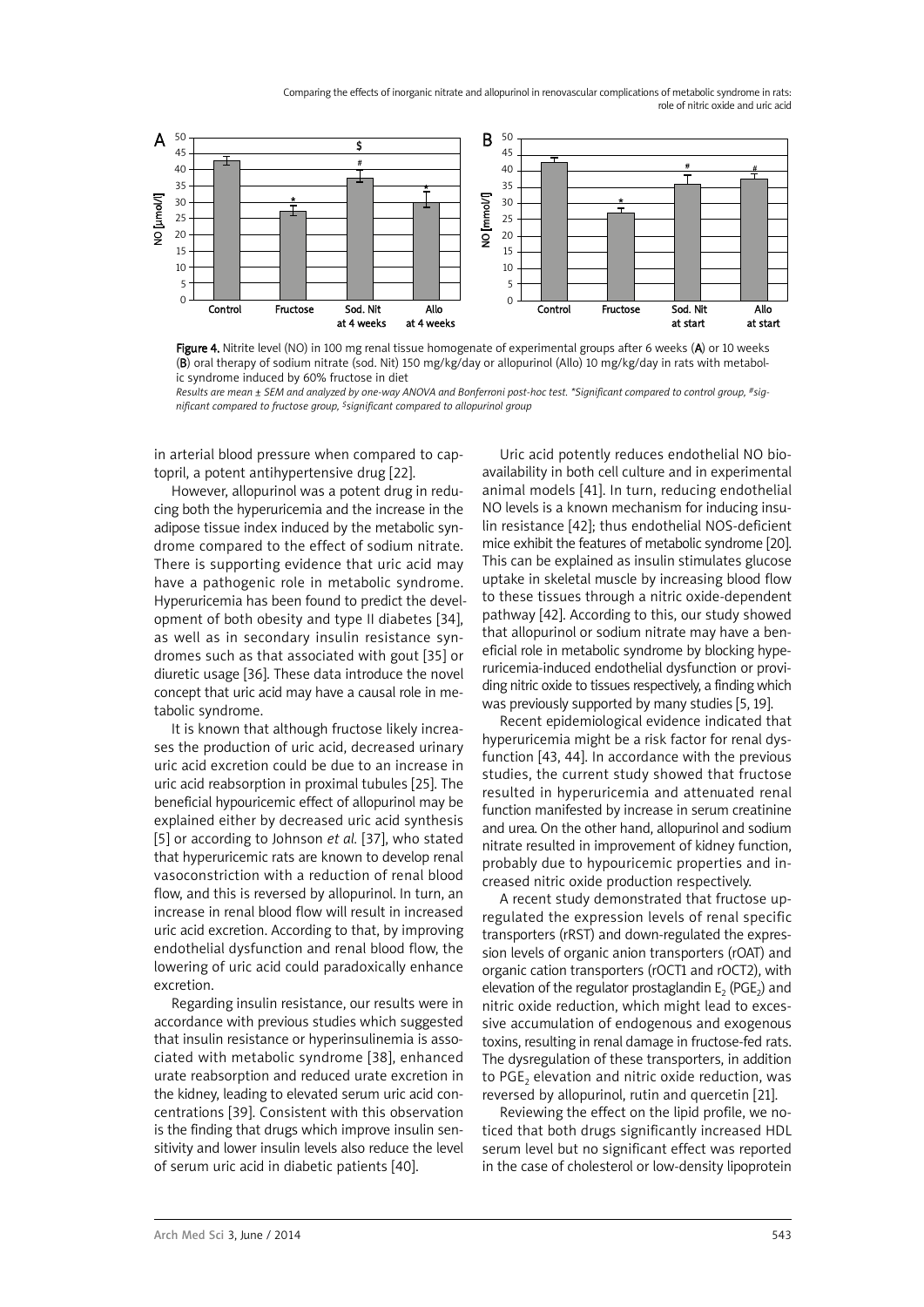serum levels. For the triglycerides, only sodium nitrate showed a significant decrease in its level in both therapeutic and prophylactic intervention. This is very consistent with the results of Carlström *et al*. [20], who reported that nitrate-treated endothelial nitric oxide synthase-deficient mice displayed lower levels of circulating triglycerides compared to untreated animals.

Although the role of uric acid in the metabolism of triglycerides remains unknown, uric acid might be involved in either the overproduction or the reduction of clearance of triglycerides. A decrease in the clearance of triglycerides in fructose-fed rats has been attributed to a reduction in lipoprotein lipase activity in endothelial cells [44]. An alternative explanation is the possibility that the de novo increase in purine synthesis observed in fructose-fed rats may be pathogenetically linked to hepatic fatty acid synthesis, resulting in overproduction of triglycerides [46].

In previous studies, it was reported that lowering uric acid improves dyslipidemia, which is consistent with our work [5, 47].

Regarding the potent effect of nitrates in increasing the tissue nitric oxide compared to allopurinol, we can explain that by the recently discovered ability of inorganic nitrates to be reduced to nitrite and then nitric oxide and other bioactive nitrogen oxides. In that way the deficiency in nitric oxide accompanying the metabolic syndrome could be replenished. It was assumed by certain studies that this deficiency is the result of polymorphism in the endothelial nitric oxide synthase gene in humans [20, 48, 49].

Allopurinol also blocks oxidants generated by the xanthine oxidase pathway. Oxidants are involved in the pathogenesis of diabetes and its complications. It is therefore possible that the beneficial effects of allopurinol in metabolic syndrome may be attributed, in part, to the lowering of oxidants in addition to its effect on uric acid [10].

To test their prophylactic effects, we introduced both drugs from the beginning of the experiment with the same high-fructose diet in two other groups. All the features of metabolic syndrome were prevented: elevation of uric acid and mean arterial blood pressure, insulin resistance, hypertriglyceridemia and decreased HDL, disturbance in adipose tissue index, elevated serum creatinine and urea, decrease in renal nitric oxide. These results turn our attention to the importance of enriching the daily diet with extensive intake of vegetables, the dominant dietary source of nitrate compounds [20, 50].

In conclusion, from the foregoing we can conclude that in metabolic syndrome we cannot count on allopurinol alone in dealing with the elevated blood pressure, but sodium nitrate should be considered first. At the same time, when considering

hyperuricemia and dyslipidemia as fundamental disturbances in that syndrome, we proved that allopurinol is the treatment of choice. Our study proved the efficacy of each tested drug to partially attenuate the components of the metabolic syndrome, but in different ways.

Our fundamental recommendation is to test the efficacy of combining both of them. We hypothesize that adding their effects together could have great promise in reversing most of the features of metabolic syndrome.

### **References**

- 1. Bao Y, Shang X, Zhou L, Hu R, Li Y, Ding W. Relationship between N-terminal pro-B-type natriuretic peptide levels and metabolic syndrome. Arch Med Sci 2011; 7: 247-56.
- 2. Gluba A, Mikhailidis DP, Lip GY, Hannam S, Rysz J, Banach M. Metabolic syndrome and renal disease. Int J Cardiol 2012 [Epub ahead of print].
- 3. De Moura RF, Ribeiro C, De Oliveira JA, De Mello MA. Metabolic syndrome signs in Wister rats submitted to different high-fructose ingestion protocols. Br J Nutr 2009; 101: 1178-84.
- 4. Ford ES, Li C, Cook S, Choi HK. Serum concentrations of uric acid and the metabolic syndrome among US children and adolescents. Circulation 2007; 115: 2526-32.
- 5. Nakagawa T, Hu H, Zharikov S, et al. A causal role for uric acid in fructose-induced metabolic syndrome. Am J Physiol Renal Physiol 2006; 290: 625-31.
- 6. Stanhope KL, Havel PJ. Endocrine and metabolic effects of consuming beverages sweetened with fructose, glucose, sucrose, or high-fructose corn syrup. Am J Clin Nutr 2008; 88: 1733-7.
- 7. Gao X, Qi L, Qiao N, et al. Intake of added sugar and sugar-sweetened drink and serum uric acid concentration in US men and women. Hypertension 2007; 50: 306-12.
- 8. Corry DB, Eslami P, Yamamoto K, Nyby MD, Makino H, Tuck ML. Uric acid stimulates vascular smooth muscle cell proliferation and oxidative stress via the vascular reninangiotensin system. J Hypertens 2008; 26: 269-75.
- 9. Lin SD, Tsai DH, Hsu SR. Association between serum uric acid level and components of the metabolic syndrome. J Chin Med Assoc 2006; 69: 512-6.
- 10. Sui X, Church TS, Meriwether RA, Lobelo F, Blair SN. Uric acid and the development of metabolic syndrome in women and men. Metabolism 2008; 57: 845-52.
- 11. Chao HH, Liu JC, Lin J, Chen CH, Wu CH, Cheng TH. Uric acid stimulates endothelin-1 gene expression associated with NADPH oxidase in human aortic smooth muscle cells. Acta Pharmacol Scin 2008; 29: 1301-12.
- 12. Sautin YY, Nakagawa T, Zharikov S, Johnson RJ. Adverse effects of the classic antioxidant uric acidin adipocytes: NADPH oxidase-mediated oxidative/nitrosative stress. Am J Physiol Cell Physiol 2007; 293: 584-96.
- 13. Feig DI, Soletsky B, Johnson RJ. Effect of allopurinol on blood pressure of adolescents with newly diagnosed essential hypertension: a randomized trial. JAMA 2008; 300: 924-32.
- 14. Lundberg JO, Weitzberg E, Gladwin MT. The nitrate-nitritenitric oxide pathway in physiology and therapeutics. Nat Rev Drug Discov 2008; 7: 156-1.
- 15. Webb AJ, Patel N, Loukogeorgakis S, et al. Acute blood pressure lowering, vasoprotective, and antiplatelet properties of dietary nitrate via bioconversion to nitrite. Hypertension 2008; 51: 784-90.